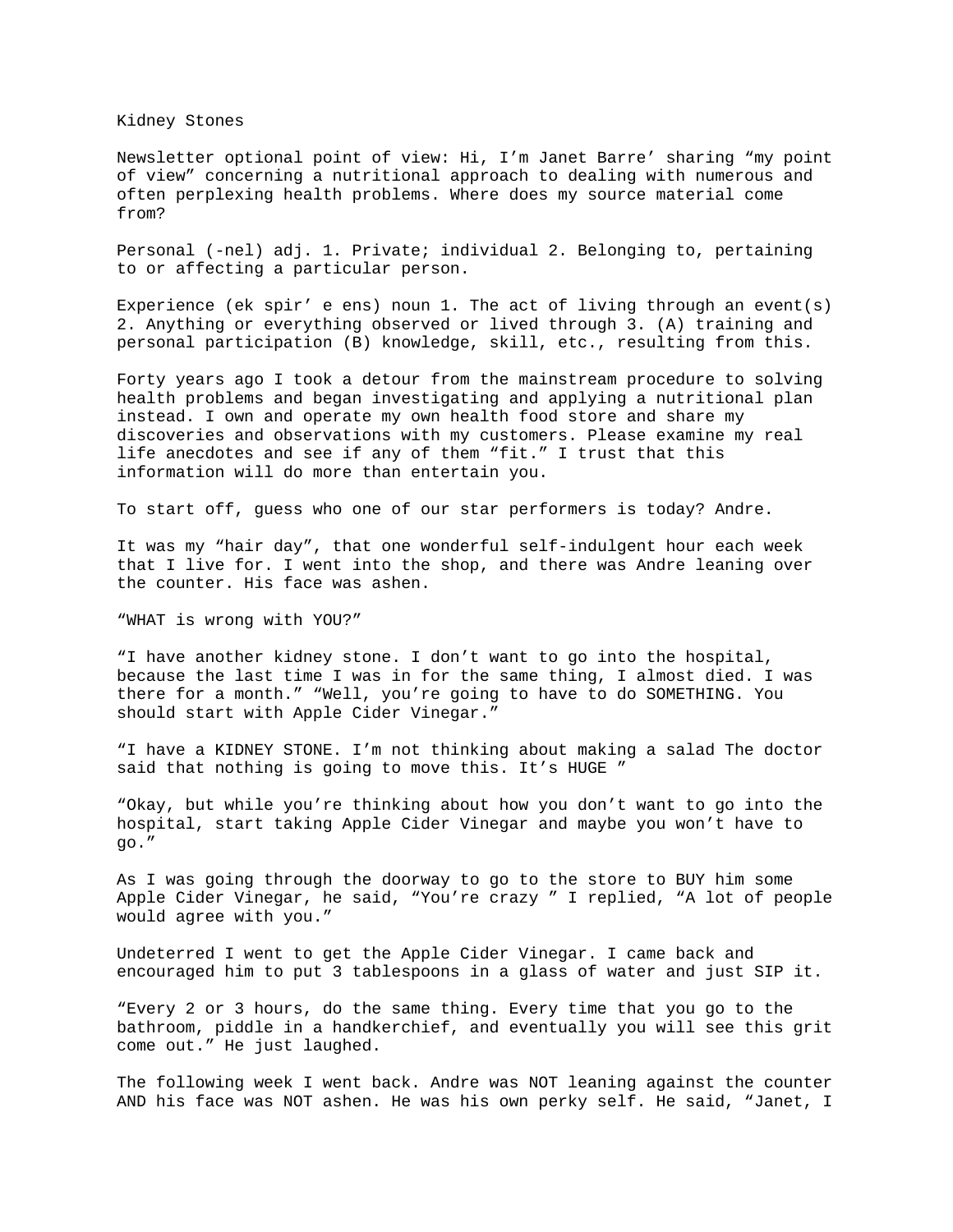can't believe it. It worked. I said to myself 'what do I have to lose?'" By the next day I had no pain and saw the grit come out. The doctor had called to have me come in. I agreed to come in just for an x-ray. Guess what? There was nothing there. The doctor said, 'That's impossible, it must have dropped into your bladder. We HAVE to go in '"

"Excuse me, go in where? Check what? You said it was much too large to move, so how could it just DROP inot my bladder? I saw the sediment come out. I have no pain, and the x-ray indicates that there's nothing there. Don't call me. I'll call you if I need to."

"Hmmmmmmm."

Now for another little drama. Two weeks later I came back to be "indulged", and Andre came up to the counter when he saw me come through the doorway.

"You'll love THIS story. My son-in-law was in big trouble with kidney stones about a week and a half ago. They had him scheduled for surgery a couple of days ago. I told him last week, 'try the Apple Cider Vinegar.' He was sure it wouldn't work for him, but he said he'd try it. Even though he wasn't feeling any more pain, the doctor said that they had to 'go in'. He was in his hospital bed prepped for surgery when they took a final x-ray to pinpoint where the stones were. Voila They were gone " (He didn't let them "go in".)

I'm sure there are cases where the Apple Cider Vinegar wouldn't work, but I haven't seen it fail yet on anyone INCLUDING "yours truly" about three years ago. The doctor said "hospital " I said, "LATER " Apple Cider Vinegar "FIRST " Guess what? I drank the water and Apple Cider Vinegar all night (while in excruciating pain) and kept piddling through a handkerchief. 9am...Voila Voila Voila There was the debris for my two green eyes to see (WOW I just made a rhyme )

I'll end this with an extremely dramatic account. Some years back one of my customers came in looking totally destraught.

She said, with tear-filled eyes, "Janet, they're going to cut my mother's feet off."

Cut your mother's FEET OFF???

"You know that she lives on her own. Well, she started having this problem with her toenails growing down and in instead out up. I didn't realize how bad it had become. We found all kinds of medications in her apartment. We couldn't believe how many there were. The doctor said that this can happen, the nails growing INTO the toes, from being evermedicated. Gangrene is even an issue. Soaking isn't doing anything. The nails won't come out. It's so bad that the doctor said they have to cut her feet off, and they have scheduled her for surgery. They were both just devestated with this prospect.

"Look You can always cut her feet off. Let's try this first. It might sound crazy, but Apple Cider Vinegar is great for killing infections,